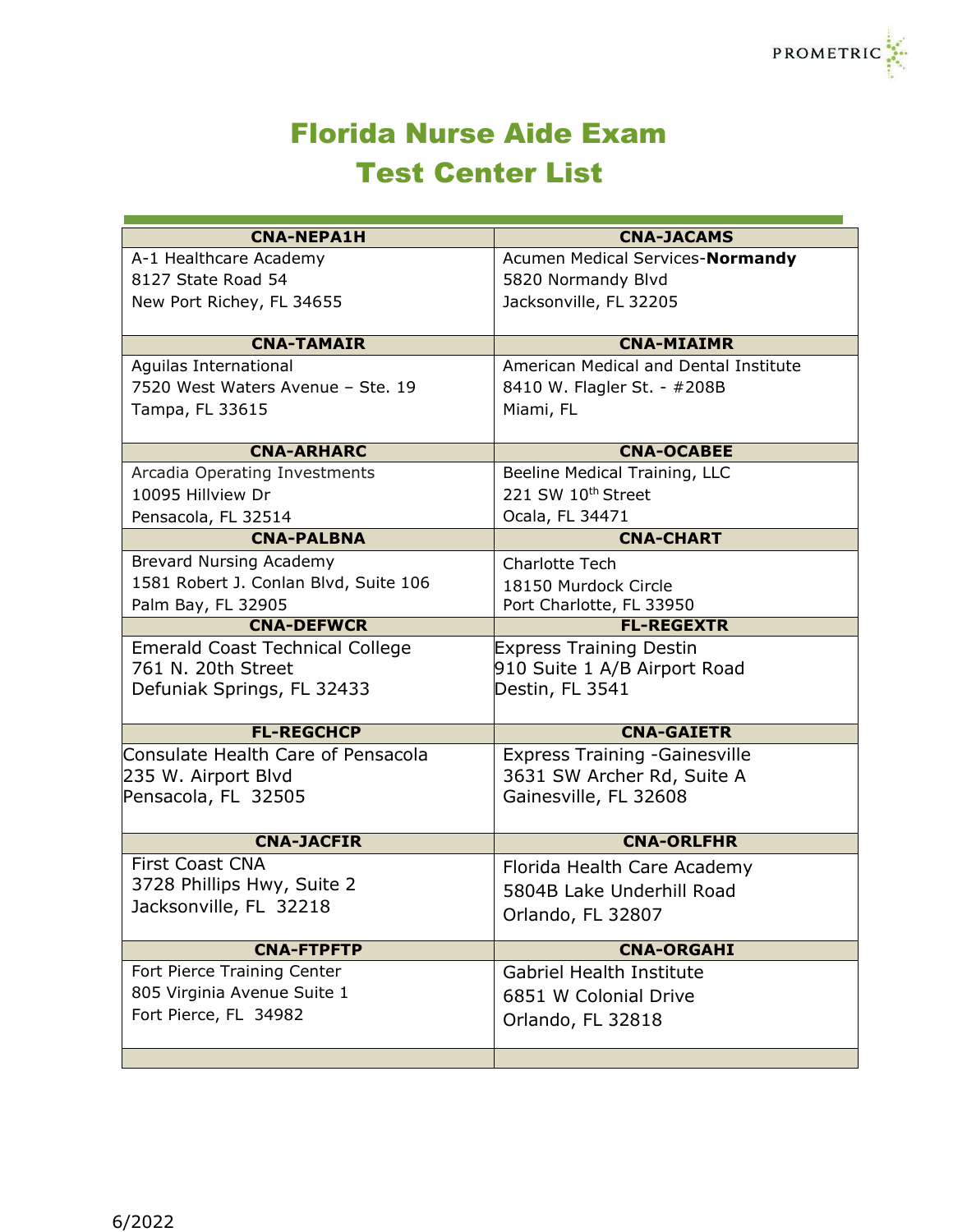| GatorCPR: The Center for CPR<br>Goodwill Industries Big-Bend Inc<br>1029 NW 23rd Ave<br>300 Mabry Street<br>Gainesville, FL 32609<br>Tallahassee, FL 32304<br><b>CNA-DABHAL</b><br><b>CNA-HOLHOL</b><br>Hollywood Career Institute, LLC<br>Halifax Academy for Caregivers<br>1617 S. 21 Avenue<br>2900 S. Nova Road - Suite 4<br>South Daytona, FL 32119<br>Hollywood, FL 33020<br><b>FL-REGLTC</b><br><b>CNA-WPBMED</b><br>Lively Technical College<br>Medical Training of the Palm Beaches<br>500 N. Appleyard Drive<br>4152 W. Blue Heron Blvd, Suite 108<br>Tallahassee, FL 32304<br>West Palm Beach, FL 33404<br><b>CNA-MIANUR</b><br><b>CNA-SARPIN</b><br>Pines of Sarasota Healthcare, LLC<br>Nursing Unlimited 18405<br>1501 North Orange Avenue<br>Northwest 2nd Avenue<br>Sarasota, FL 34236<br>Miami Garden, FL 33169<br><b>CNA-KISPAR</b><br><b>CNA-PINFMP</b><br>Southern Technical Institute<br>Professional Academy of Health<br>1350 East Vine Street<br>8200 66th Street North<br>Kissimmee, FL 34744<br>Pinellas Park, FL 33781 |
|---------------------------------------------------------------------------------------------------------------------------------------------------------------------------------------------------------------------------------------------------------------------------------------------------------------------------------------------------------------------------------------------------------------------------------------------------------------------------------------------------------------------------------------------------------------------------------------------------------------------------------------------------------------------------------------------------------------------------------------------------------------------------------------------------------------------------------------------------------------------------------------------------------------------------------------------------------------------------------------------------------------------------------------------------|
|                                                                                                                                                                                                                                                                                                                                                                                                                                                                                                                                                                                                                                                                                                                                                                                                                                                                                                                                                                                                                                                   |
|                                                                                                                                                                                                                                                                                                                                                                                                                                                                                                                                                                                                                                                                                                                                                                                                                                                                                                                                                                                                                                                   |
|                                                                                                                                                                                                                                                                                                                                                                                                                                                                                                                                                                                                                                                                                                                                                                                                                                                                                                                                                                                                                                                   |
|                                                                                                                                                                                                                                                                                                                                                                                                                                                                                                                                                                                                                                                                                                                                                                                                                                                                                                                                                                                                                                                   |
|                                                                                                                                                                                                                                                                                                                                                                                                                                                                                                                                                                                                                                                                                                                                                                                                                                                                                                                                                                                                                                                   |
|                                                                                                                                                                                                                                                                                                                                                                                                                                                                                                                                                                                                                                                                                                                                                                                                                                                                                                                                                                                                                                                   |
|                                                                                                                                                                                                                                                                                                                                                                                                                                                                                                                                                                                                                                                                                                                                                                                                                                                                                                                                                                                                                                                   |
|                                                                                                                                                                                                                                                                                                                                                                                                                                                                                                                                                                                                                                                                                                                                                                                                                                                                                                                                                                                                                                                   |
|                                                                                                                                                                                                                                                                                                                                                                                                                                                                                                                                                                                                                                                                                                                                                                                                                                                                                                                                                                                                                                                   |
|                                                                                                                                                                                                                                                                                                                                                                                                                                                                                                                                                                                                                                                                                                                                                                                                                                                                                                                                                                                                                                                   |
|                                                                                                                                                                                                                                                                                                                                                                                                                                                                                                                                                                                                                                                                                                                                                                                                                                                                                                                                                                                                                                                   |
|                                                                                                                                                                                                                                                                                                                                                                                                                                                                                                                                                                                                                                                                                                                                                                                                                                                                                                                                                                                                                                                   |
|                                                                                                                                                                                                                                                                                                                                                                                                                                                                                                                                                                                                                                                                                                                                                                                                                                                                                                                                                                                                                                                   |
|                                                                                                                                                                                                                                                                                                                                                                                                                                                                                                                                                                                                                                                                                                                                                                                                                                                                                                                                                                                                                                                   |
|                                                                                                                                                                                                                                                                                                                                                                                                                                                                                                                                                                                                                                                                                                                                                                                                                                                                                                                                                                                                                                                   |
|                                                                                                                                                                                                                                                                                                                                                                                                                                                                                                                                                                                                                                                                                                                                                                                                                                                                                                                                                                                                                                                   |
|                                                                                                                                                                                                                                                                                                                                                                                                                                                                                                                                                                                                                                                                                                                                                                                                                                                                                                                                                                                                                                                   |
|                                                                                                                                                                                                                                                                                                                                                                                                                                                                                                                                                                                                                                                                                                                                                                                                                                                                                                                                                                                                                                                   |
|                                                                                                                                                                                                                                                                                                                                                                                                                                                                                                                                                                                                                                                                                                                                                                                                                                                                                                                                                                                                                                                   |
| <b>CNA-BRAQHR</b><br><b>CNA-BRAQUA</b>                                                                                                                                                                                                                                                                                                                                                                                                                                                                                                                                                                                                                                                                                                                                                                                                                                                                                                                                                                                                            |
| <b>Suncoast College of Health</b><br>Veritas Nursing Academy                                                                                                                                                                                                                                                                                                                                                                                                                                                                                                                                                                                                                                                                                                                                                                                                                                                                                                                                                                                      |
| 6513 14th Street West, Suite 103<br>9250 Bay Plaza Blvd. - #319                                                                                                                                                                                                                                                                                                                                                                                                                                                                                                                                                                                                                                                                                                                                                                                                                                                                                                                                                                                   |
| Bradenton, FL 34207<br>Tampa, FL 33619                                                                                                                                                                                                                                                                                                                                                                                                                                                                                                                                                                                                                                                                                                                                                                                                                                                                                                                                                                                                            |
| <b>CNA-NORSOU</b><br><b>FL-REGCRNC</b>                                                                                                                                                                                                                                                                                                                                                                                                                                                                                                                                                                                                                                                                                                                                                                                                                                                                                                                                                                                                            |
| <b>Zeal Technical Institute</b><br>Chautauqua Rehabilitation and Nursing                                                                                                                                                                                                                                                                                                                                                                                                                                                                                                                                                                                                                                                                                                                                                                                                                                                                                                                                                                          |
| 4940 Bayline Drive Bldg B<br>Center<br>785 S. 2nd Street                                                                                                                                                                                                                                                                                                                                                                                                                                                                                                                                                                                                                                                                                                                                                                                                                                                                                                                                                                                          |
| North Ft. Myers, FL 33917<br>DeFuniak Springs, FL 32435                                                                                                                                                                                                                                                                                                                                                                                                                                                                                                                                                                                                                                                                                                                                                                                                                                                                                                                                                                                           |
| <b>CNA-ARFSCR</b><br><b>CNA-CUTMIA</b>                                                                                                                                                                                                                                                                                                                                                                                                                                                                                                                                                                                                                                                                                                                                                                                                                                                                                                                                                                                                            |
| <b>Family Service Center</b><br>Miami CNA                                                                                                                                                                                                                                                                                                                                                                                                                                                                                                                                                                                                                                                                                                                                                                                                                                                                                                                                                                                                         |
| 18710 SW 107th Ave, Unit 8<br>310 West Whidden Street                                                                                                                                                                                                                                                                                                                                                                                                                                                                                                                                                                                                                                                                                                                                                                                                                                                                                                                                                                                             |
| Arcadia, FL 34266<br>Cutler Bay, FL 33157                                                                                                                                                                                                                                                                                                                                                                                                                                                                                                                                                                                                                                                                                                                                                                                                                                                                                                                                                                                                         |